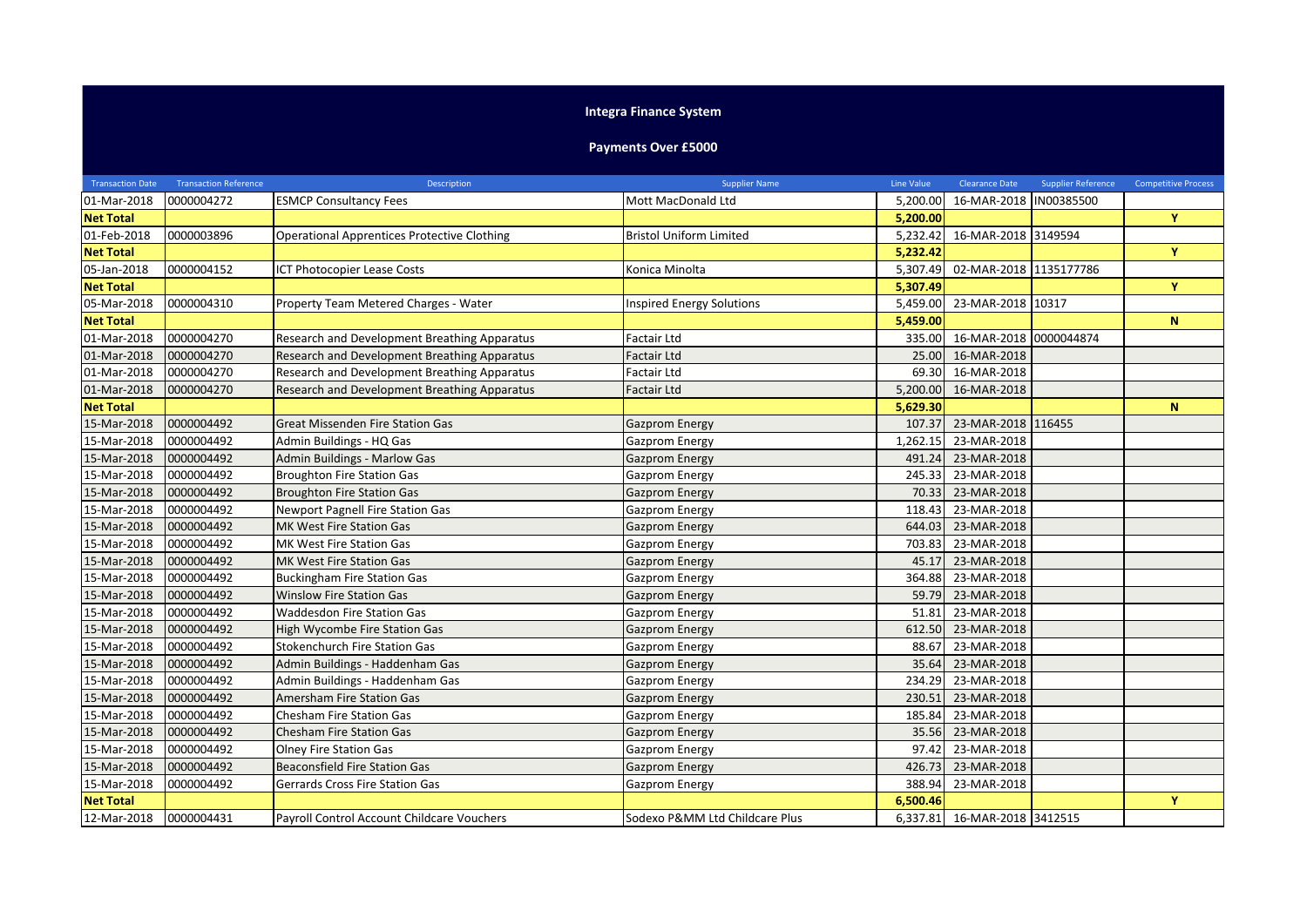| <b>Net Total</b> |            |                                                      |                                         | 6,337.81                           | Y           |
|------------------|------------|------------------------------------------------------|-----------------------------------------|------------------------------------|-------------|
| 09-Mar-2018      | 0000004496 | Urban Search and Rescue Dog Handling Costs           | Hampshire Fire & Rescue Service         | 23-MAR-2018 3630007092<br>6,628.00 |             |
| <b>Net Total</b> |            |                                                      |                                         | 6,628.00                           | $\mathbf N$ |
| 31-Jan-2018      | 0000003897 | <b>Staff Development Staff Training Fees</b>         | <b>Strategic Management Development</b> | 02-MAR-2018 1334<br>400.00         |             |
| 31-Jan-2018      | 0000003897 | <b>Staff Development Staff Training Fees</b>         | Strategic Management Development        | 251.55<br>02-MAR-2018              |             |
| 31-Jan-2018      | 0000003897 | <b>Staff Development Staff Training Fees</b>         | <b>Strategic Management Development</b> | 5,584.00<br>02-MAR-2018            |             |
| 31-Jan-2018      | 0000003897 | <b>Staff Development Staff Training Fees</b>         | <b>Strategic Management Development</b> | 02-MAR-2018<br>500.00              |             |
| <b>Net Total</b> |            |                                                      |                                         | 6,735.55                           | $\mathbf N$ |
| 09-Mar-2018      | 0000004389 | Urban Search and Rescue Other Training               | The Fire Service College Limited        | 23-MAR-2018 812029<br>6,753.33     |             |
| <b>Net Total</b> |            |                                                      |                                         | 6,753.33                           | Y           |
| 16-Feb-2018      | 0000004228 | <b>Prevention Agency Services</b>                    | Thames Valley Police                    | 09-MAR-2018 0046257<br>6,880.85    |             |
| <b>Net Total</b> |            |                                                      |                                         | 6,880.85                           | $\mathbf N$ |
| 28-Feb-2018      | 0000004237 | Capital Purchase                                     | Dunwoody LLP                            | 7,000.00<br>16-MAR-2018 003660     |             |
| <b>Net Total</b> |            |                                                      |                                         | 7,000.00                           | $\mathbf N$ |
| 28-Feb-2018      | 0000004239 | Transport and Workshops Employment Agency Payments   | <b>Truckeast Ltd</b>                    | 16-MAR-2018 11701239<br>7,700.00   |             |
| <b>Net Total</b> |            |                                                      |                                         | 7,700.00                           | $\mathbf N$ |
| 14-Dec-2017      | 0000004558 | Research and Development Breathing Apparatus         | Motivair Compressor Limited             | 23-MAR-2018 IN120770<br>7,920.00   |             |
| <b>Net Total</b> |            |                                                      |                                         | 7,920.00                           | Y           |
| 14-Mar-2018      | 0000004474 | <b>Staff Development Staff Training Fees</b>         | The Fire Service College Limited        | 7,080.00<br>23-MAR-2018 812065     |             |
| 14-Mar-2018      | 0000004474 | <b>Staff Development Staff Training Fees</b>         | The Fire Service College Limited        | 1,200.00<br>23-MAR-2018            |             |
| <b>Net Total</b> |            |                                                      |                                         | 8,280.00                           | Y           |
| 15-Feb-2018      | 0000004308 | <b>BASI Project Computer Software</b>                | FireServiceRota B.V.                    | 2,955.00 16-MAR-2018 201800004     |             |
| 15-Feb-2018      | 0000004308 | <b>BASI Project Computer Software</b>                | FireServiceRota B.V.                    | 2,241.25<br>16-MAR-2018            |             |
| 15-Feb-2018      | 0000004308 | <b>BASI Project Computer Software</b>                | FireServiceRota B.V.                    | 3,330.00<br>16-MAR-2018            |             |
| <b>Net Total</b> |            |                                                      |                                         | 8,526.25                           | Y           |
| 23-Feb-2018      | 0000004194 | Capital Purchase                                     | Thomas Graham & Sons (Iron & Steel) Ltd | 02-MAR-2018 MR270989<br>758.30     |             |
| 23-Feb-2018      | 0000004194 | Capital Purchase                                     | Thomas Graham & Sons (Iron & Steel) Ltd | 36.20<br>02-MAR-2018               |             |
| 23-Feb-2018      | 0000004194 | Capital Purchase                                     | Thomas Graham & Sons (Iron & Steel) Ltd | 02-MAR-2018<br>850.00              |             |
| 23-Feb-2018      | 0000004194 | Capital Purchase                                     | Thomas Graham & Sons (Iron & Steel) Ltd | 1,600.00<br>02-MAR-2018            |             |
| 23-Feb-2018      | 0000004194 | Capital Purchase                                     | Thomas Graham & Sons (Iron & Steel) Ltd | 2,175.00<br>02-MAR-2018            |             |
| 23-Feb-2018      | 0000004194 | Capital Purchase                                     | Thomas Graham & Sons (Iron & Steel) Ltd | 1,787.50<br>02-MAR-2018            |             |
| 23-Feb-2018      | 0000004194 | Capital Purchase                                     | Thomas Graham & Sons (Iron & Steel) Ltd | 1,737.50<br>02-MAR-2018            |             |
| 23-Feb-2018      | 0000004194 | Capital Purchase                                     | Thomas Graham & Sons (Iron & Steel) Ltd | 02-MAR-2018<br>395.00              |             |
| <b>Net Total</b> |            |                                                      |                                         | 9,339.50                           | Y           |
| 07-Mar-2018      | 0000004323 | <b>ICT Computer Software</b>                         | Performance Monitoring Systems Ltd      | 23-MAR-2018 7918<br>9,500.00       |             |
| <b>Net Total</b> |            |                                                      |                                         | 9,500.00                           | ${\bf N}$   |
| 15-Feb-2018      | 0000004167 | Urban Search and Rescue Contracted Maintenance       | <b>Babcock Critical services-MA</b>     | 02-MAR-2018 SMAI006569<br>9,791.05 |             |
| <b>Net Total</b> |            |                                                      |                                         | 9,791.05                           | ${\bf N}$   |
| 14-Feb-2018      | 0000004108 | <b>ICT Computer Software</b>                         | Ricardo-Aea Ltd                         | 10,010.00<br>02-MAR-2018 6171859   |             |
| <b>Net Total</b> |            |                                                      |                                         | 10,010.00                          | Y           |
| 01-Mar-2018      | 0000004273 | Capital Purchase                                     | <b>Premier Hazard Ltd</b>               | 23-MAR-2018 1661490<br>10,530.60   |             |
| <b>Net Total</b> |            |                                                      |                                         | 10,530.60                          | $\mathbf Y$ |
| 16-Feb-2018      | 0000004176 | <b>Operational Training Water Awareness Training</b> | Lee Valley Leisure Trust                | 115.00 23-MAR-2018 SL2-I0067480    |             |
| 16-Feb-2018      | 0000004176 | <b>Operational Training Water Awareness Training</b> | Lee Valley Leisure Trust                | 1,150.00 23-MAR-2018               |             |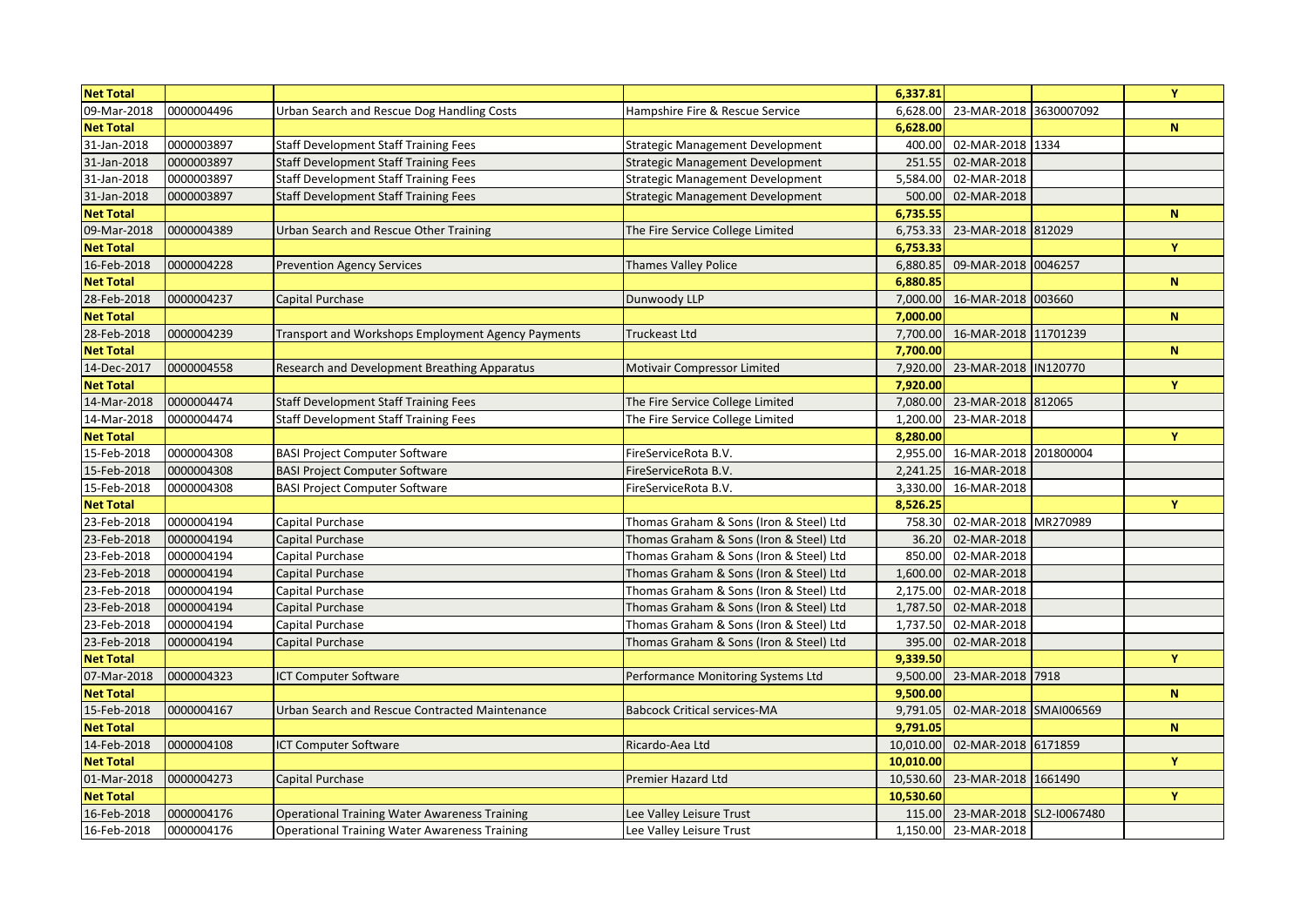| 16-Feb-2018      | 0000004176 | <b>Operational Training Water Awareness Training</b>      | Lee Valley Leisure Trust              |           | 115.00 23-MAR-2018       |               |
|------------------|------------|-----------------------------------------------------------|---------------------------------------|-----------|--------------------------|---------------|
| 16-Feb-2018      | 0000004176 | Operational Training Water Awareness Training             | Lee Valley Leisure Trust              | 2,300.00  | 23-MAR-2018              |               |
| 16-Feb-2018      | 0000004176 | <b>Operational Training Water Awareness Training</b>      | Lee Valley Leisure Trust              | 1,150.00  | 23-MAR-2018              |               |
| 16-Feb-2018      | 0000004176 | <b>Operational Training Water Awareness Training</b>      | Lee Valley Leisure Trust              | 1,150.00  | 23-MAR-2018              |               |
| 16-Feb-2018      | 0000004176 | <b>Operational Training Water Awareness Training</b>      | Lee Valley Leisure Trust              | 1,150.00  | 23-MAR-2018              |               |
| 16-Feb-2018      | 0000004176 | <b>Operational Training Water Awareness Training</b>      | Lee Valley Leisure Trust              | 1,150.00  | 23-MAR-2018              |               |
| 16-Feb-2018      | 0000004176 | <b>Operational Training Water Awareness Training</b>      | Lee Valley Leisure Trust              | 1,150.00  | 23-MAR-2018              |               |
| 16-Feb-2018      | 0000004176 | <b>Operational Training Water Awareness Training</b>      | Lee Valley Leisure Trust              | 2,300.00  | 23-MAR-2018              |               |
| 16-Feb-2018      | 0000004176 | <b>Operational Training Water Awareness Training</b>      | Lee Valley Leisure Trust              | 1,150.00  | 23-MAR-2018              |               |
| <b>Net Total</b> |            |                                                           |                                       | 12,880.00 |                          | Y             |
| 28-Feb-2018      | 0000004283 | Contingency Computer Software                             | Global Radio Services Ltd             | 9,500.00  | 16-MAR-2018 1127044      |               |
| 28-Feb-2018      | 0000004283 | Contingency Computer Software                             | Global Radio Services Ltd             | 5,600.00  | 16-MAR-2018              |               |
| 28-Feb-2018      | 0000004283 | Contingency Computer Software                             | <b>Global Radio Services Ltd</b>      | 1,000.00  | 16-MAR-2018              |               |
| <b>Net Total</b> |            |                                                           |                                       | 16,100.00 |                          | <b>EXEMPT</b> |
| 01-Feb-2018      | 0000004385 | Capital Purchase                                          | Kingerlee                             | 16,668.00 | 16-MAR-2018 CSI001199    |               |
| <b>Net Total</b> |            |                                                           |                                       | 16,668.00 |                          | $\mathbf Y$   |
| 07-Mar-2018      | 0000004388 | Urban Search and Rescue Other Training                    | Wagtail UK                            | 2,000.00  | 23-MAR-2018 915          |               |
| 07-Mar-2018      | 0000004388 | Urban Search and Rescue Other Training                    | Wagtail UK                            | 8,000.00  | 23-MAR-2018              |               |
| 07-Mar-2018      | 0000004388 | Urban Search and Rescue Other Training                    | Wagtail UK                            | 8,000.00  | 23-MAR-2018              |               |
| <b>Net Total</b> |            |                                                           |                                       | 18,000.00 |                          | <b>EXEMPT</b> |
| 16-Mar-2018      | 0000004545 | Payroll Control Account Payroll Control Account           | <b>Buckinghamshire County Council</b> | 18,953.32 | 23-MAR-2018 LGPSEESFEB18 |               |
| <b>Net Total</b> |            |                                                           |                                       | 18,953.32 |                          | ${\bf N}$     |
| 28-Feb-2018      | 0000004325 | Capital Purchase                                          | Jet Construction (Mk) Ltd             | 11,688.00 | 16-MAR-2018 5396         |               |
| 28-Feb-2018      | 0000004325 | Capital Purchase                                          | Jet Construction (Mk) Ltd             | 11,688.00 | 16-MAR-2018              |               |
| <b>Net Total</b> |            |                                                           |                                       | 23,376.00 |                          | Y             |
| 22-Jan-2018      | 0000004552 | <b>ICT Firelink</b>                                       | Home Office                           | 28,182.36 | 23-MAR-2018 1140784      |               |
| <b>Net Total</b> |            |                                                           |                                       | 28,182.36 |                          | $\mathbf N$   |
| 12-Mar-2018      | 0000004550 | <b>ICT Firelink</b>                                       | Home Office                           | 28,182.36 | 23-MAR-2018 1141380      |               |
| <b>Net Total</b> |            |                                                           |                                       | 28,182.36 |                          | ${\bf N}$     |
| 12-Mar-2018      | 0000004551 | <b>ICT Firelink</b>                                       | Home Office                           | 28,182.36 | 23-MAR-2018 1141394      |               |
| <b>Net Total</b> |            |                                                           |                                       | 28,182.36 |                          | $\mathbf N$   |
| 07-Mar-2018      | 0000004555 | Capital Purchase                                          | Weber Rescue Uk Ltd                   | 13,572.00 | 23-MAR-2018 18-R1738     |               |
| 07-Mar-2018      | 0000004555 | Capital Purchase                                          | Weber Rescue Uk Ltd                   | 8,471.00  | 23-MAR-2018              |               |
| 07-Mar-2018      | 0000004555 | Capital Purchase                                          | Weber Rescue Uk Ltd                   | 12,995.00 | 23-MAR-2018              |               |
| <b>Net Total</b> |            |                                                           |                                       | 35,038.00 |                          | Y             |
| 03-Mar-2018      | 0000004386 | Capital Purchase                                          | Kingerlee                             | 35,624.00 | 16-MAR-2018 CSI001205    |               |
| <b>Net Total</b> |            |                                                           |                                       | 35,624.00 |                          | Y             |
| 13-Mar-2018      | 0000004412 | <b>Operational Apprentices Employment Agency Payments</b> | <b>Encompass Select Limited</b>       | 1,278.36  | 16-MAR-2018 1061         |               |
| 13-Mar-2018      | 0000004412 | Operational Apprentices Employment Agency Payments        | <b>Encompass Select Limited</b>       | 1,278.36  | 16-MAR-2018              |               |
| 13-Mar-2018      | 0000004412 | Operational Apprentices Employment Agency Payments        | <b>Encompass Select Limited</b>       | 59,285.47 | 16-MAR-2018              |               |
| 13-Mar-2018      | 0000004412 | Operational Apprentices Employment Agency Payments        | <b>Encompass Select Limited</b>       | 6,271.15  | 16-MAR-2018              |               |
| 13-Mar-2018      | 0000004412 | <b>Operational Apprentices Employment Agency Payments</b> | <b>Encompass Select Limited</b>       | 1,663.07  | 16-MAR-2018              |               |
| 13-Mar-2018      | 0000004412 | <b>Operational Apprentices Employment Agency Payments</b> | <b>Encompass Select Limited</b>       |           | 692.58 16-MAR-2018       |               |
| 13-Mar-2018      | 0000004412 | <b>Operational Apprentices Employment Agency Payments</b> | <b>Encompass Select Limited</b>       |           | 1,514.22 16-MAR-2018     |               |